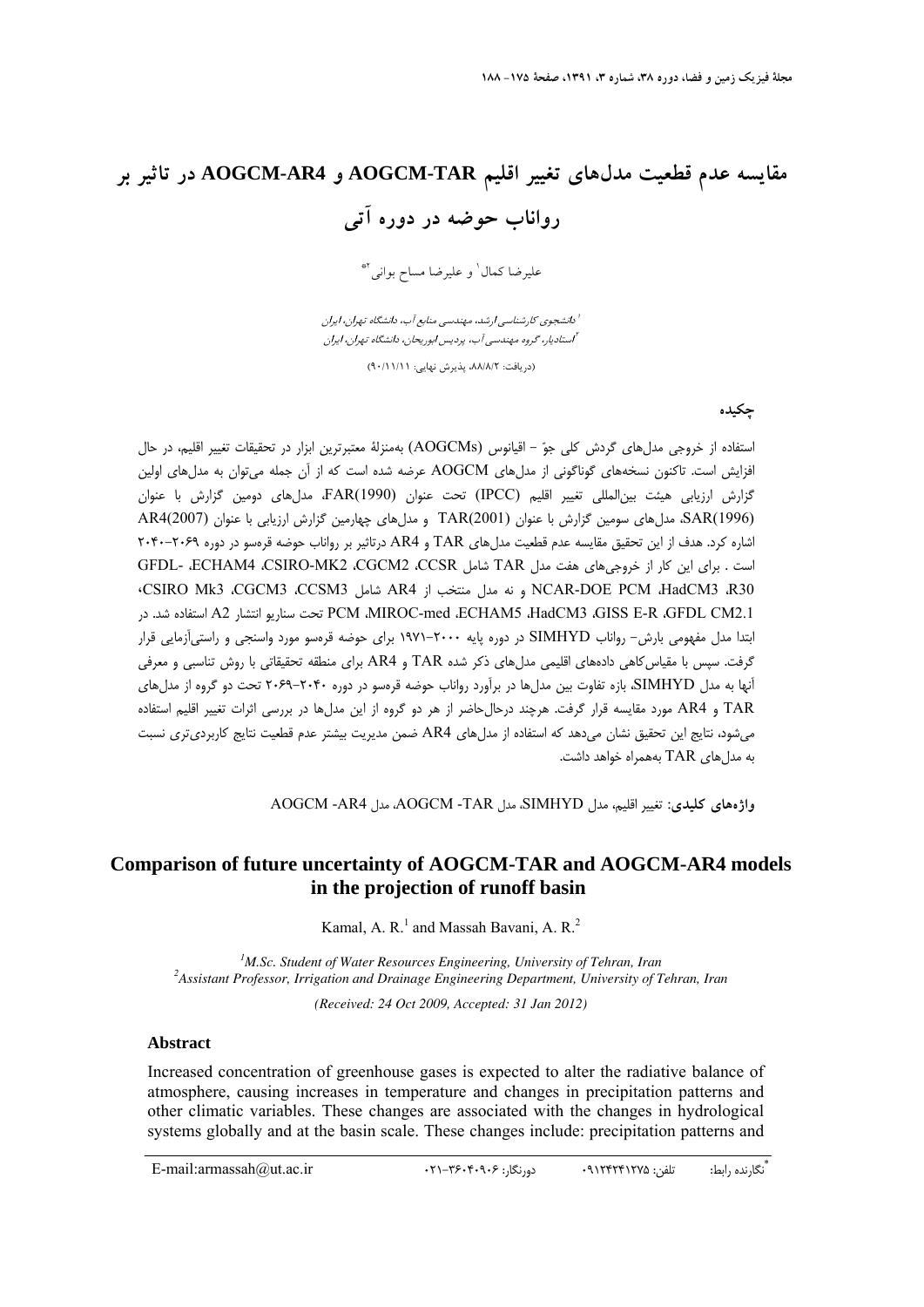extremes; the amount and generation of river flow; the frequency and intensity of flood and drought.

At present, coupled Atmospheric -Oceanic General Circulation Models (AOGCMs) are the most frequently used models for projection of different climatic change scenarios. These scenarios can finally simulate other changes, such as water resources changes in the future. The basis of these models consists of describing the physical processes taking place in the climate system and the dynamics of climate variables as a function of different internal or external changes. Up to now IPCC has released 4 different versions of AOGCM models including: First Assessment Report models (FAR) in 1990, Second Assessment Report models (SAR) in 1996, Third Assessment Report models (TAR) in 2001 and Fourth Assessment Report models (AR4) in 2007. In this paper we evaluate the uncertainty of using different TAR and AR4 AOGCM models on the projection of runoff of a basin. At first we used temperature and precipitation variables of 7 TAR models including CCSR, CGCM2, CSIRO-MK2, ECHAM4, GFDL-R30, HadCM3, NCAR-DOE PCM and 9 AR4 models including; CCSM3, GCM3, CSIRO Mk3, GFDL CM2.1, GISS E-R, HadCM3, ECHAM5, MIROC-med, PCM for the 2040-2069 periods under A2 emission scenario. The A2 scenario corresponds to pessimistic future with higher population growth, lower GDP growth, and fragmented and slower technological change. A conceptual rainfall-runoff model (SYMHYD) was calibrated and verified for the Gharesu basin in baseline period (1971-2000). SIMHYD simulates daily runoff (Surface runoff and base flow) using daily precipitation and potential evapotranspiration (PET) as input data. Gharesu basin is located in North West of great Karkheh River Basin, west of Iran.

Historical data in this study are daily temperature  $(T)$ , precipitation  $(P)$  and runoff  $(R)$ for thirty years period (1971 to 2000). These data were acquired from different sources and stations. Temperature records of Kermanshah synoptic station, Outflow measurements of Qarehbaghestan hydrometric station, and daily precipitation records of eleven rain gauge stations were used in this study.

The climate variables (monthly temperature and precipitation) of 16 AOGCMs were downscaled to Gharesu basin. Downscaling is a procedure that derives local or regional scale information from larger scale data like AOGCM outputs. In this study, change factor downscaling techniques was employed to generate monthly precipitation and temperature values for Gharesu basin scale in future period (2040-2069). Results show that in all months the temperature of the basin will increase by an average of  $2.5^{\circ}$ C. On the other hand the increasing of temperature simulated by TAR models are more than AR4 models. Both AR4 and TAR models simulate precipitation in a same manner, reduction for winter and spring and increase for autumn.

Finally the ranges of precipitation and temperature change of the period 2040-2069 simulated by both models introduced to SYMHYD rainfall-runoff model and the monthly runoff changes of the basin were simulated for the period 2040-2069 relative to the period 1971-2000. Results show that runoff change of the basin due to AR4 models are less than TAR models for most of the months. On the other hand the runoff will increase in winter by 20-60% and by 20-40% in summer and decrease in autumn up to 40% and up to 60% in spring. Finally it can be concluded that although the number of AR4 models used in this study is more than TAR models, the range of uncertainty of AR4 is less than TAR. The final results showed that the projections of AR4 models are more reliable than TAR models.

#### **Key words**: Climate change, SIMHYD, AOGCM-TAR, AOGCM -AR4 models, Rainfall-runoff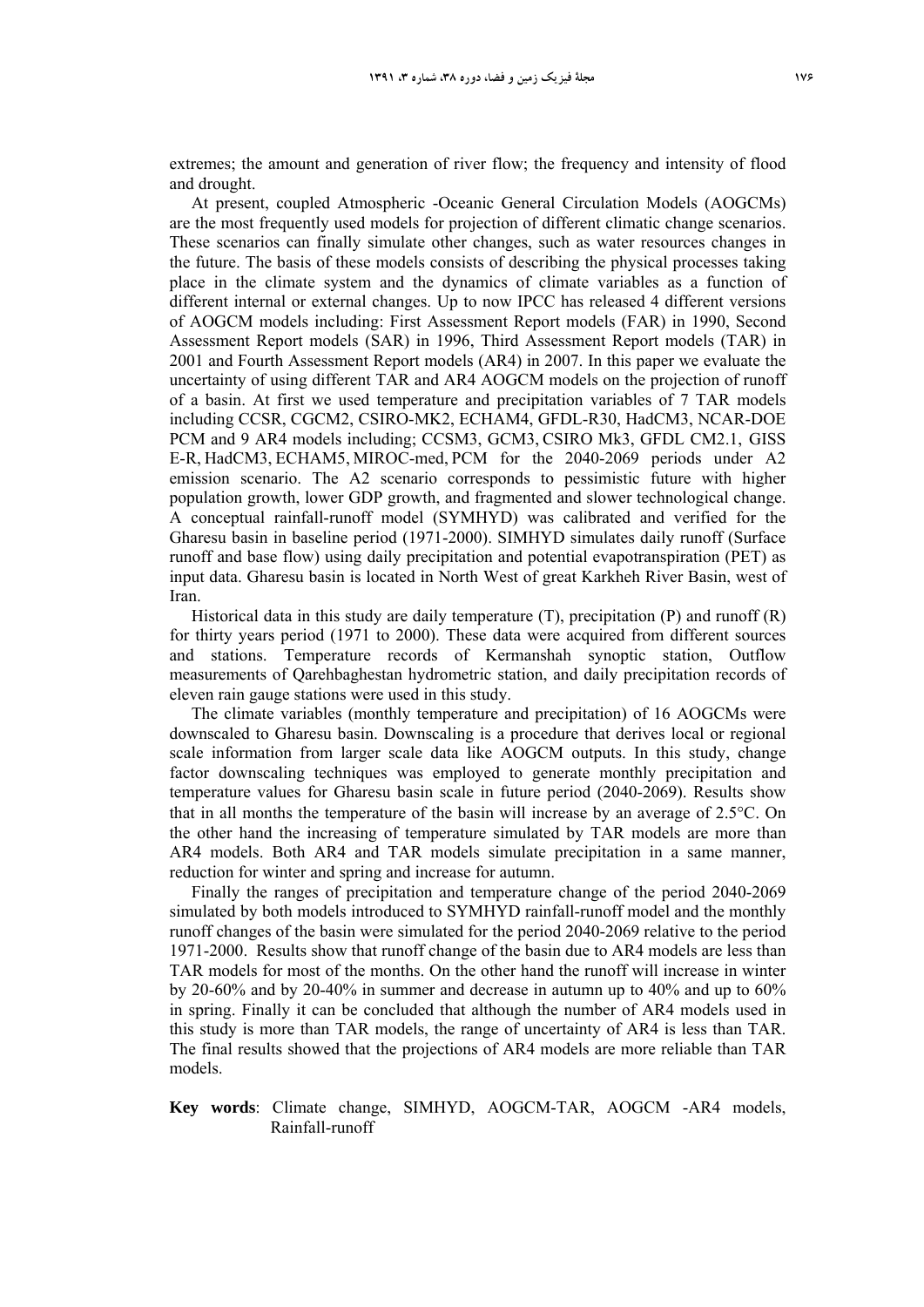**1 مقدمه** 

Intergovernmental Panel of ) IPCC گزارشهاي طبق Change Climate (تغيير اقليم باعث ايجاد تغيير در مقادير دما و بارش در چند دهه اخير در سطح جهان شده است. بهگونهايكه احتمال مواجهه با رخدادهاي حداكثر اقليمي مانند خشكسالي و سيلاب در بعضي مناطق افزايش يافته است (آيپيسيسي، 2007). ازاينرو پرداختن به تغييرات در دما و بارش درحكم اولين اثر تغيير اقليم در يك منطقه، حائز اهميت است. در اين راستا براي پيشبيني وضعيت اقليمي، بايد اقدام به توليد سناريوهاي اقليمي كرد (آيپيسيسي، 1999).

در حال حاضر معتبرترين ابزار جهت توليد سناريوهاي اقليمي، مدلهاي گردش كلي جو-اقيانوس (Atmosphere-Ocean) General Circulation Model است (لن و همكاران 1999؛ ميشل، 2003؛ ويلبي و هريس، 2006). مدلهاي AOGCM بر پايه قوانين فيزيكي كه با روابط رياضي داده ميشود استوار هستند. اين روابط در يك شبكه سهبُعدى در سطح كره زمين حل مىشوند. بهمنظور شبيهسازي اقليم كره زمين مولفههاي اصلي سامانه اقليم شامل: جو) اتمسفر)، سنگسپهر (ليتوسفر)، زيستسپهر (بيوسفر)، آبسپهر (هيدروسفر) و يخسپهر (كرايوسفر)، بهشكل زيرمدلهاي عددي جداگانه تهيه ميشوند. سپس با جفتشدن اين زيرمدلها باهم AOGCMها ساخته ميشوند. IPCC كه وظيفه اصلي تحقيق و بررسي در رابطه با مقولههاي علمي و فني و خطرات بالقوه تغييرات آب و هوا و همچنين اثرات آن در سطح جهان و تعيين سياستهاي مقابله با آن را دارد، تاكنون چهار گزارش ارزيابي (Assessment Report) در سه بخش مباني علمي، آسيبپذيري و سازگاري، و فرونشاني تغيير اقليم عرضه كرده است (آيپيسيسي، 2007). هرچند استفاده از مدلهاي 4AR ) Assessment 4AR4) در ارزيابي هاي تغيير اقليم از ٢٠٠٧

تاكنون رشد قابلتوجهي يافته است ولي همچنان از مدلهاي گروههاي قبل نيز در تحقيقات استفاده ميشود. در ادامه سعي شده تا به تحقيقاتي كه از هر گروه از مدلهاي AOGCM استفاده كردهاند، اشاره شود.

در تحقيقي كه مساح بواني و همكاران (1385) به انجام رساندند، وضعيت آينده اقليم حوضه زايندهرود تحتتاثير پديده تغيير اقليم مورد بررسي قرار گرفت. در اين تحقيق عملكرد دو روش مقياسكاهي (كريجينگ و وزندهي عكس فاصله (IDW ((متوسط ماهانه دما و بارندگي هفت مدل TAR- AOGCM مورد ارزيابي قرار گرفت. نتايج روشن ساخت كه استفاده صرف از خروجي يك مدل AOGCM تحت يك سناريوي انتشار گازهاي گلخانهاي نميتواند نتايجي منطقي براي برنامهريزيهاي مربوط به كاهش اثرات مخرب پديده تغيير اقليم داشته باشد. تحقيقي ديگر، تاثير تغيير اقليم بر ميزان جريان آب در حوضهاي در بلژيك، با استفاده از خروجيهاي شش مدل TAR-AOGCM در هشت حوضه را گلن و رولن (1998) مورد بررسي و ارزيابي قرار داد. همة مدلها بهجز دو مورد از آنها، افزايش فراواني سيلاب را نشان دادند. در تحقيق ديگري، تاثير تغيير اقليم بر رژيم سيلاب با در نظر گرفتن عدم قطعيتهاي مربوط و با استفاده از خروجي هفت مدل TAR-AOGCM را پرودهام و همكاران (2001) به انجام رساندند. نتايج روشن ساخت كه عدم قطعيت مربوط به خروجي مدلهاي گواگون AOGCM بهخصوص براي دورههاي زماني كوتاهتر يعني دوره 2049-2010 بيشترين تاثيررا خواهد داشت.

در تحقيقي كريستينسن و لتنماير (2006) اثر تغيير اقليم را بر هيدرولوژي و منابع آب حوزه رودخانه كلورادو در ايالت متحد با استفاده از شبيهسازي مدلهاي بزرگمقياس هيدرولوژي و خروجيهاي 11 مدل 4AR-AOGCM و دو سناريو انتشار گازهاي گلخانهاي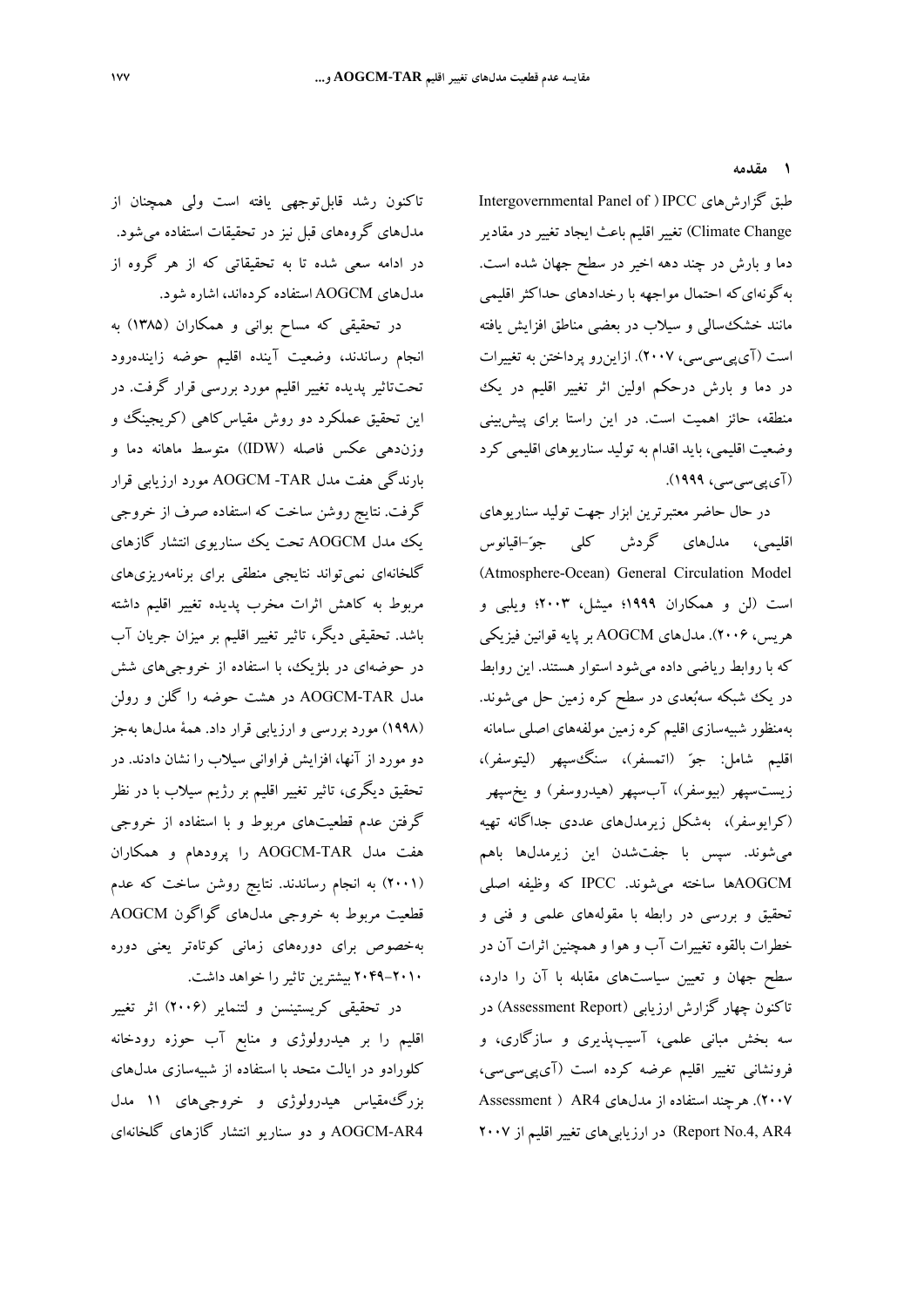اقليم استفاده ميشود. از اينرو هدف اين تحقيق بررسي تفاوت اين دو گروه مدل در برآورد متغيرهاي اقليمي و هيدرولوژي حوضه در دوره آتي تحتتاثير تغيير اقليم، در جهت استفاده مطلوبتر از اين مدلهاي اقليمي است.

- **2 مواد و روشها**
- **1-2 منطقه تحقيقاتي**

زيرحوضه قرهسو در شمال غربي حوضه كرخه و در غرب ايران واقع شده است. مساحت آن برابر 5354 كيلومترمربع و حداكثر و حداقل ارتفاع آن به ترتيب 3346 و 1180 متـر است. متوسط بارندگي ساليانه اين حوضه بين 300 تـا 800 ميلي متر متغير است.

در تحقيقات تغيير اقليم در ابتدا لازم است تا دادههاي دوره پايه مشخص شود. در اين تحقيق دادههاي پايه مورد استفاده شامل دادههاي مشاهداتي دما، بارش و رواناب در دوره 1971 تا 2000 از ايستگاههاي منتخب منطقه است . در اين تحقيق بهمنظور نشان دادن واضحتر تاثير تغييرات متغيرهاي اقليمي بر رواناب منطقه، از دادههاي روزانه استفاده شده است. براي متغير دما دادههاي روزانه ايستگاه سينوپتيك كرمانشاه بهخاطر دارا بودن دادههاي كامل و ارتفاعي برابر متوسط ارتفاع ساير ايستگاهها درحكم مبنا انتخاب شد . براي متغير بارش از ميانگين منطقهاي دادههاي روزانه 11 ايستگاه بارانسنجي استفاده شد. از طرف ديگر ايستگاه هيدرومتري قرهباغستان واقع در خروجي حوضه قرهسو بهمنزلة ايستگاه مبنا براي مشاهده تغييرات رواناب حوضه انتخاب شد (جدول 1 و شكل 1).

**2-2 مدلهاي اقليمي و سناريوي انتشار** مدلهاي AOGCM كه در اين تحقيق استفاده شدهاند زير مجموعه اي از مدلهاي سومين گزارش ارزيابي (TAR(و مدلهاي چهارمين گزارش ارزيابي (4AR (IPCC هستند (جدول 2) كه خروجيهاي دما، بارش و همچنين رواناب

2A) افزايش زياد گازهاي گلخانهاي) و 1B) افزايش كم گازهاي گلخانهاي) مورد ارزيابي قرار دادند. از سناريوهاي اقليمي كوچكمقياس شده درحكم ورودي مدل بزرگمقياس هيدرولوژي VIC استفاده شد. سپس مجموعهاي از دما و بارش كوچكمقياس شده و مشتقات آنها شامل گردش جريان و عملكرد سامانه مخزن با شبيهسازيهاي اقليم معاصر در دوره تاريخي 1999-1950 مقايسه شد. ماكزينو و همكاران (2007)، 17 مدل اقليمي چهارمين گزارش ارزيابي 4AR را با شبيهسازي پارامترهاي دماي بيشينه، دماي كمينه و بارش بر حوضه ماريدارلينگ استراليا و بهدست آوردن تابع چگالي احتمال(PDFs (براي هر متغير، رتبهبندي كردند. آنها در نهايت سه مدل CSIRO، IPSL و m-MIROC را پيشنهاد كردند. زيرا اين مدلها PDFهاي مشاهداتي هر سه متغير را نسبت به ديگر مدلها (كه صرفاً جوابگوي PDF يك يا دو متغير بودند)، بهخوبي برآورد كردند. مورر (2007) عدم قطعيت اثر تغيير اقليم بر هيدرولوژي نوادا را تحت دو سناريو انتشار 1A و 2B مورد بررسي قرار داد. او در اين تحقيق از خروجي 11 مدل 4AR-AOGCM در شبيهسازي مدل هيدرولوژيكي VIC در دوره -2100 2071 استفاده كرد. نتايج روشنساخت كه سناريوهاي انتشار آينده، نقش بارزي در شدت اثرات منابع آب كاليفرنيا ايفا ميكنند. كمال و مساحبواني (1390) عدم قطعيت نه مدل AOGCM مربوط به گروه 4AR و دو مدل هيدرولوژي را در برآورد رواناب حوضه تحت تاثير تغيير اقليم در حوضه قرهسو عملي ساختند. نتايج اين تحقيق نشان داد كه تاثير عدم قطعيت مدلهاي AOGCM بر اقليم منطقه نسبت به تاثير عدم قطعيت مدلهاي هيدرولوژي بررواناب حوضه بيشتراست.

با توجه به بررسيهاي به انجام رسيده در زمينه اثرات تغيير اقليم بر رواناب، ميتوان پيبرد كه در حال حاضر از هر دو گروه از مدلهاي AOGCM در تحقيقات تغيير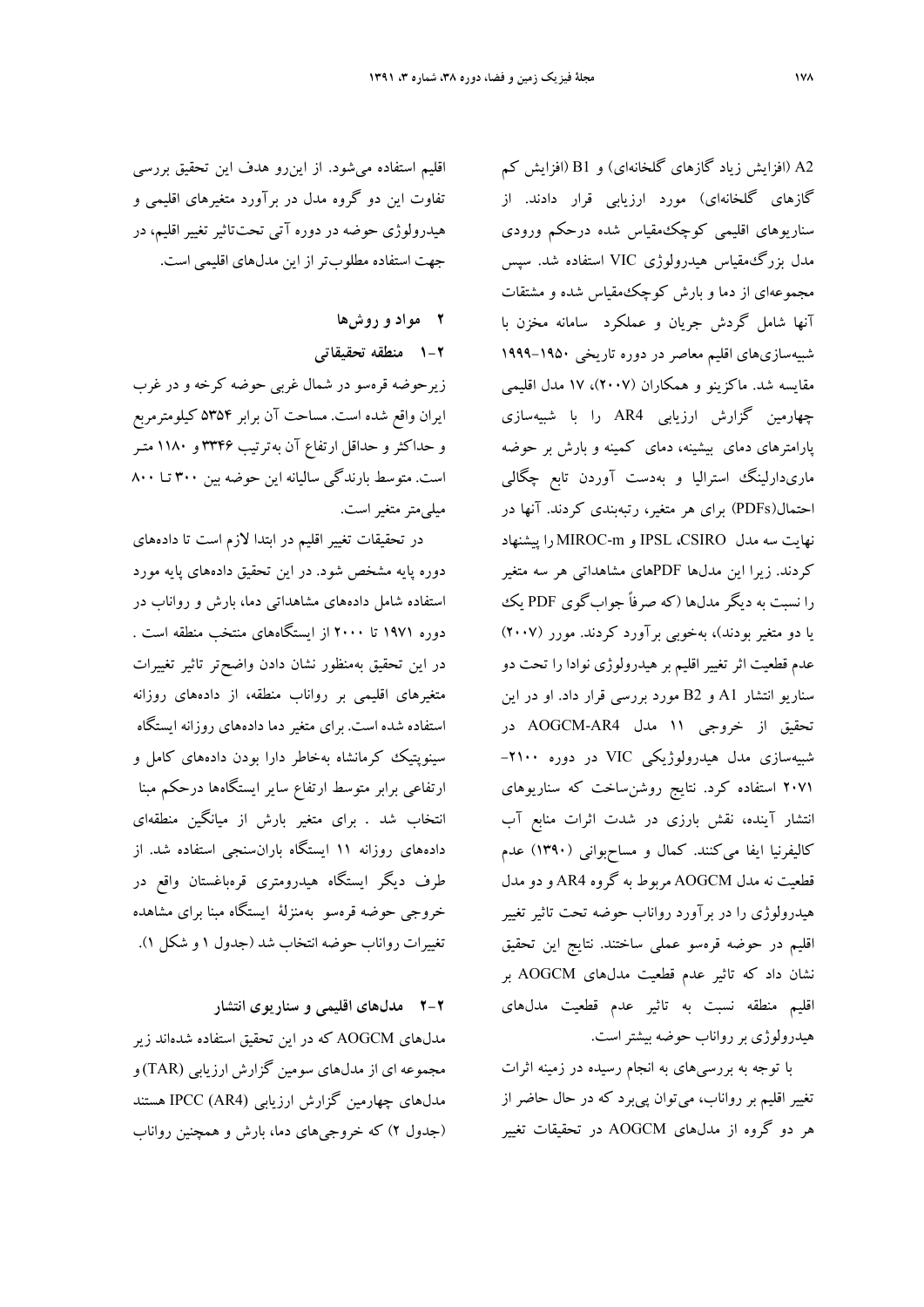حاصل از آنها در حوضه قرهسو در دوره 2069-2040 مورد مقايسه وتحليل قرار ميگيرد. در تحقيق حاضر براي شبيه سازيهاي دوره آتي (2040-2069) در هر 16 مدل AOGCM، از متغيرهاي

اقليمي اجرا شده مدلها تحت سناريوي انتشار 2A از

Special Reports on) SRES سناريوهاي مجموع Scenario Emission (استفاده ميشود. در اين سناريو از رشد زياد جمعيت و وابستگي كمتر به پيشرفت سريع اقتصادي با ديدگاه منطقهاي در جهت تعيين ميزان گازهاي گلخانهاي استفاده شده است.

| ارتفاع از سطح دریا    | عرض جغرافيايي         | طول جغرافیایی | نوع ايستگاه | استگاه      |
|-----------------------|-----------------------|---------------|-------------|-------------|
| $\lambda \circ \cdot$ | $T2-07$               | $27 - 0A$     | بارانسنجي   | بوانه       |
| $\cdots$              | $72 - 07$             | $2V - V$      | بارانسنجي   | بان سعید    |
| 171.                  | $72 - 27$             | $2V-12$       | بارانسنجي   | دهستان      |
| ۱۳۸.                  | $r_{\xi-\mathbf{r}0}$ | $27 - 01$     | بارانسنجي   | جلوگيره     |
| ۱۳۱۸                  | $Y\Sigma-Y$           | $2V - 9$      | بارانسنجي   | کر مانشاه   |
| $\lambda$             | $T2-17$               | $2V - Y$      | بارانسنجي   | هرسين       |
| 12                    | $T2 - TT$             | $2V - \cdot$  | بارانسنجي   | گوهرچغا     |
| 100.                  | $T2-17$               | $27 - 24$     | بارانسنجي   | ماهيدشت     |
| $\cdots$              | $r_{\ell-1}$ .        | $27 - 49$     | بارانسنجي   | حسن آباد    |
| $\cdots$              | $72 - 21$             | $27 - 77$     | بارانسنجي   | دهر اشه     |
| 12                    | $r_{\xi-\xi}r$        | $27 - 2$      | بارانسنجي   | روانسر      |
| 171A                  | $T2 - T1$             | $2V - 9$      | سينوپتيک    | کر مانشاه   |
| 171.                  | $72 - 12$             | $2V - 10$     | هيدرومتري   | قر ەباغستان |

**جدول .1** نام و نوع ايستگاهها در محدوده حوضه قرهسو.



**شكل .1** موقعيت جغرافيايي ايستگاههاي منتخب.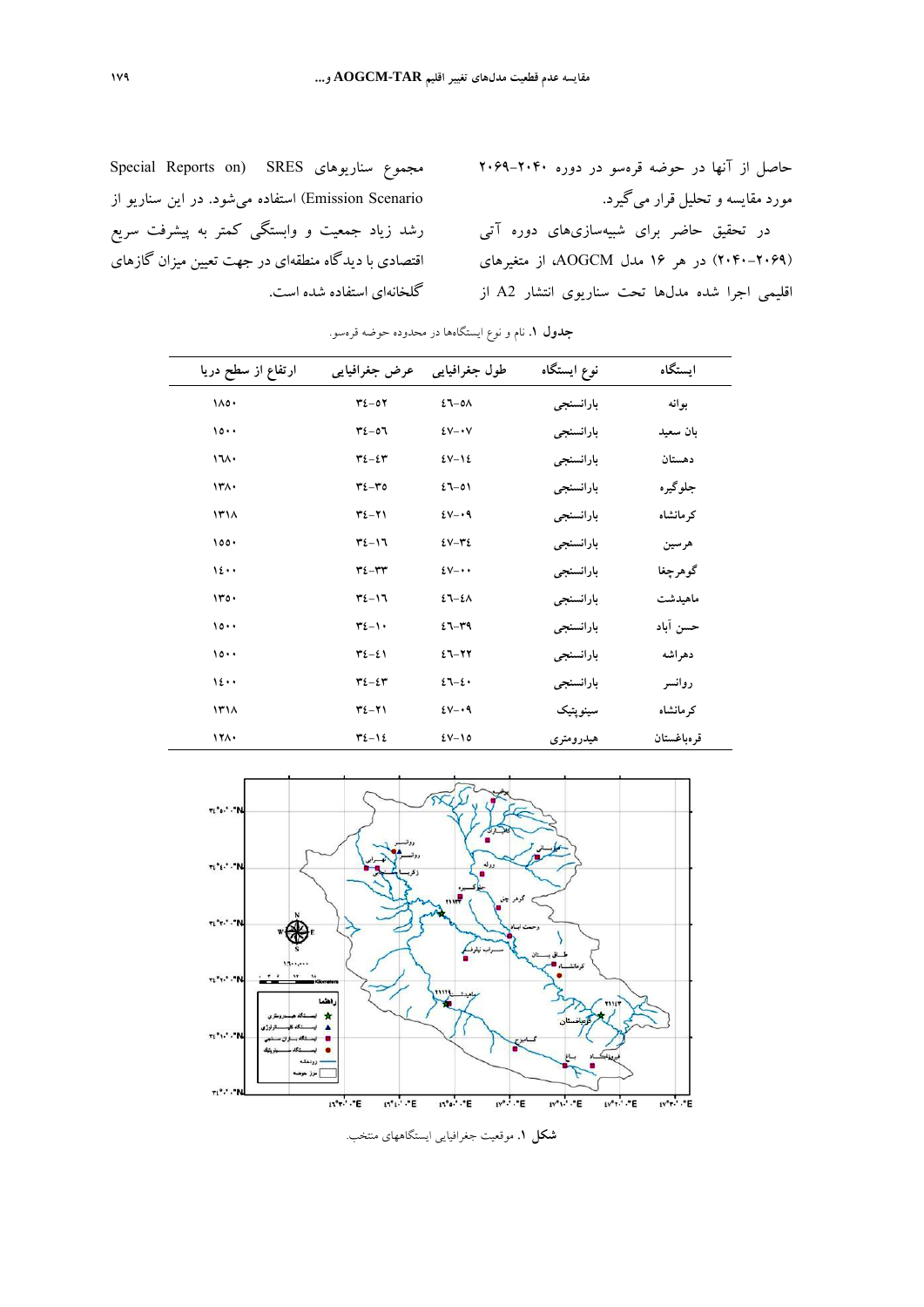| مرجع                       | قدرت تفکیک جو ّی                    | سناريوهای شبیهسازی        | نام مدلهای AOGCM-TAR |  |
|----------------------------|-------------------------------------|---------------------------|----------------------|--|
| Meehl et al, 2001          | $4.5^\circ$ . $7.5^\circ$           | A2,B2, A1B                | <b>NCARPCM</b>       |  |
| Gordon et al, 2000         | $2.5^\circ$ . 3.75 $^\circ$         | A1, A2b, A2c, B2          | HADCM3               |  |
| Knutson et al, 1999        | $4.5^{\circ}$ . 7.5 $^{\circ}$      | A2,B2                     | GFDL-R30             |  |
| Stendel et al, 2000        | $2.8^\circ$ . $2.8^\circ$           | A2,B2<br>ECHAM4           |                      |  |
| Gordon and O'Farrell, 1997 | $3.2^{\circ}$ . 3.7 $^{\circ}$      | A1, A2, B1, B2            | <b>CSIRO</b>         |  |
| Flato and Boer, 2001       | $3.7^{\circ}$ . 3.7 $^{\circ}$      | A2,B2                     | CGCM2                |  |
| Nozawa et al, 2001         | $5.6^\circ$ . $5.6^\circ$           | A1, A1FI, A1T, A2, B1, B2 | <b>CCSRNIES</b>      |  |
| مرجع                       | قدرت تفکیک جوٌی                     | سنار بو های شیبهسازی      | نام مدلهای AOGCM-AR4 |  |
| Washington et al. (2000)   | $2.81^\circ \cdot 2.81^\circ$       | <b>A1FI, A2, B1</b>       | <b>PCM</b>           |  |
| Hasumi and Emori (2004)    | $2.81^\circ \cdot 2.81^\circ$       | A2, B1                    | <b>MIROC-med</b>     |  |
| Pope et al. (2000)         | $2.5^\circ \cdot 3.75^\circ$        | <b>A1FI, A2, B1</b>       | HadCM3               |  |
| Schmidt et al. (2006)      | $4^\circ \cdot 5^\circ$             | A2, B1                    | <b>GISS E-R</b>      |  |
| Delworth et al. (2006)     | $2^{\circ} \cdot 2.5^{\circ}$       | <b>A1FI, A2, B1</b>       | <b>GFDL CM2.1</b>    |  |
| Roeckner et al. (2003)     | $1.875^\circ \cdot 1.875^\circ$     | A2, B1                    | <b>ECHAM5</b>        |  |
| Gordon et al. (2002)       | $1.875^{\circ} \cdot 1.875^{\circ}$ | A2, B1                    | <b>CSIRO Mk3</b>     |  |
| Kim et al. (2002, 2003)    | $3.75^\circ \cdot 3.75^\circ$       | A2, B1                    | CGCM3                |  |
| Collins et al. (2006)      | $1.4^{\circ}$ . $1.4^{\circ}$       | A2, B1                    | CCSM3                |  |

**جدول .2** مشخصات 16 مدل AOGCM استفاده شده در اين تحقيق (آيپيسيسي-ديديسي، 1988).

**3-2 مقياسكاهي** 

يكي از محدوديتهاي عمده در استفاده از خروجي مدلهاي AOGCM تفكيك مكاني كم (Resolution ( آنها است كه بهلحاظ مكاني و زماني با دقت موردنياز مدلهاي هيدرولوژي مطابقت ندارد. بنابر اين از روش- هاي مقياسكاهي (Downscaling (براي رفع اين محدوديت استفاده ميشود. روشهاي مقياسكاهي عبارتاند از: روش استفاده از سلول اصلي يا روش تناسبي (Downscaling Proportional(، روش درونيابي اطلاعات سلولهاي مجاور، روشهاي آماري (Statistical Downscaling (و روش ديناميكي (ويلبي و هريس، 2006). در اين روشها سعي ميشود تا دادههاي شبيه- سازي شده با استفاده از سلول بزرگمقياس مدل

AOGCM به دادههاي ايستگاه مورد بررسي نسبت داده شود (مقياسكاهي مكاني). در اين نسبتدهي همچنين ميتوان با استفاده از روشهاي متفاوت، مقياس زماني دادههاي شبيهسازي شده را نيز كاهش داد (مقياسكاهي زماني).

در اين تحقيق بهمنظور مقياس كاهي دادههاي مدلهاي AOGCM براي منطقه مورد بررسي از روش تناسبي استفاده ميشود. در اين روش بهطور معمول نسبتهاي ماهانه براي سريهاي تاريخي به دست ميآيد. ابتدا سناريوهاي تغيير اقليم براي دما و بارش توليد ميشود. لذا براي محاسبه سناريوي تغيير اقليم در هر مدل مقادير «اختلاف» براي دما (رابطه 1) و «نسبت» براي بارندگي (رابطه 2) براي متوسط درازمدت هر ماه در دوره آتي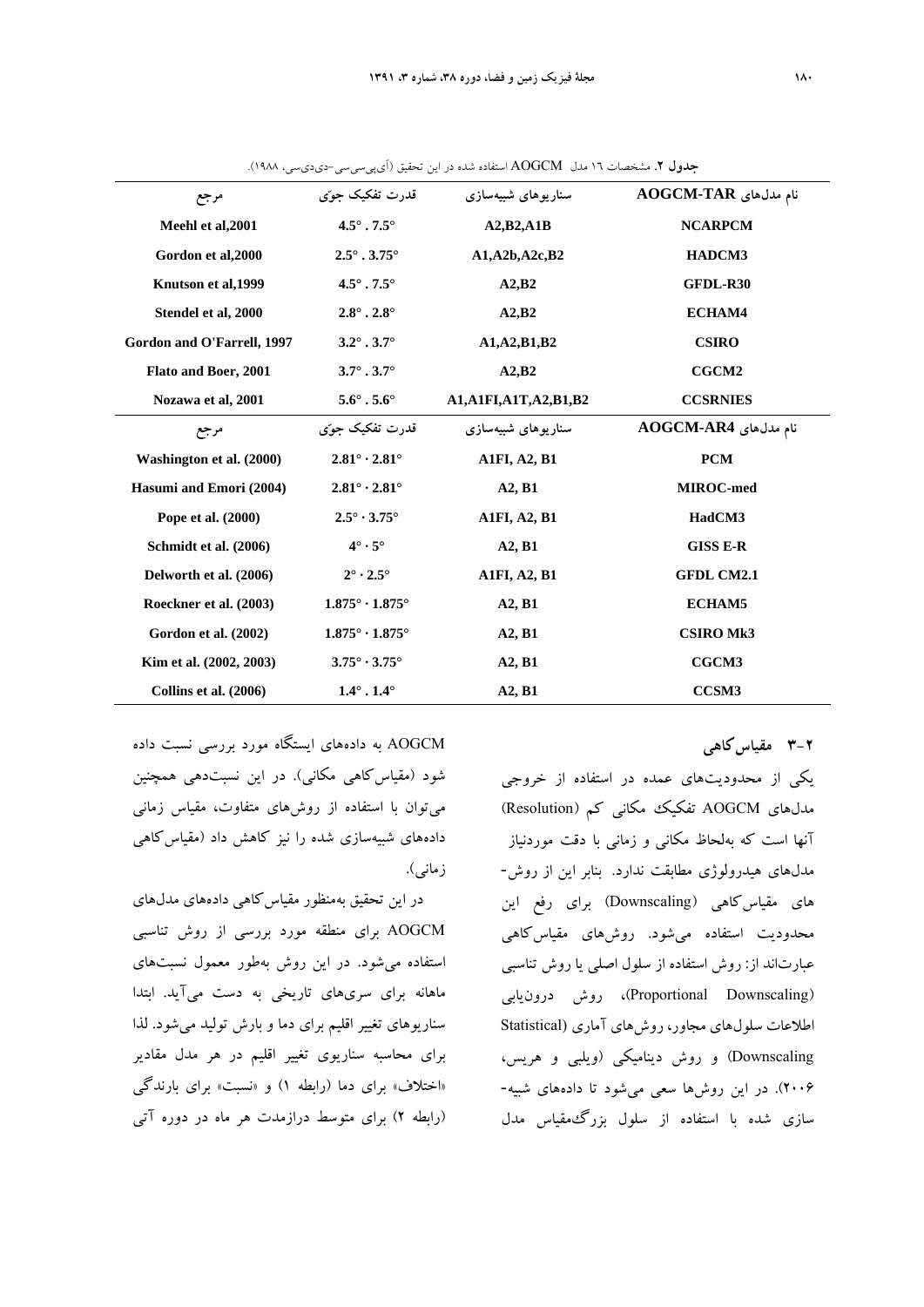2040-2069 و دوره شبيهسازي شده پايه با استفاده از همان مدل (2000-1971) براي هر سلول از شبكه محاسباتي محاسبه ميشود (جونزو هلمن، 1996).

$$
\Delta T_i = \left(\overline{T}_{GCM, fut, i} - \overline{T}_{GCM, base, i}\right) \tag{1}
$$

$$
\Delta P_i = \left(\frac{\overline{P}_{GCM, fut, i}}{\overline{P}_{GCM, base, i}}\right) \tag{7}
$$

بهترتيب بيانگر سناريوي تغيير *Pi* و *Ti* در روابط فوق اقليم مربوط به دما و بارندگي براي ميانگين درازمدت ۳۰ ساله برای هر ماه (۱۲≧ i∑۱)،  $\overline{T}_{GCM~\text{bar}~i}$  میانگین ۳۰ ساله دماي شبيهسازي شده با AOGCM در دوره آتي براي هر ماه (در اينجا ٢٠۴٠–٢٠۶۹)، , ميانگين ٣٠ ساله دماي شبيهسازي شده با AOGCM در دوره مشابه با دوره مشاهداتي (-1971 2000) براي هر ماه است. براي بارندگي نيز موارد ذكر شده برقرار است .

سپس از روش عامل تغيير (Change Factor) براي مقياسكاهي تناسبي دادههاي طرح استفاده ميشود. در روش عامل تغيير براي بهدست آوردن سري زماني سناريوي اقليمي در آينده، سناريوهاي تغيير اقليم به مقادير مشاهداتي (2000-1971) افزوده ميشود:

$$
T = T_{obs} + \Delta T \tag{7}
$$

$$
P = P_{obs} \times \Delta P \tag{6}
$$

در رابطه فوق *Tobs* بيانگر سري زماني دماي مشاهداتي (در اينجا روزانه) در دوره پايه (1971-2000)، *T* سري زماني حاصل از سناريوي اقليمي دما در دوره آتي (2069-2040) و *T* سناريوي تغيير اقليم كوچكمقياس شده است. در رابطه (4) براي بارندگي نيز موارد ذكر شده برقرار است.

## **4-2 مدل هيدرولوژي**

در اين تحقيق بهمنظور ارزيابي تاثير عدم قطعيت مربوط به

مدلهاي دو گروه AOGCM بر رواناب از مدل بارش– رواناب SIMHYD استفاده شد كه شرح مختصري از آن در ادامه آورده ميشود. مدل SIMHYD يك مدل مفهومي (conceptual (بارش- رواناب است كه جريان روزانه را با استفاده از دادههاي بارش و تبخير تعرق پتانسيل روزانه شبيهسازي ميكند. SIMHYD نسخه ساده شده مدل مفهومي بارش- رواناب HYDROLOG در 1972 و MODHYDROLOG در 1991 است (چيو و همكاران 2002). در مدل SIMHYD از هفت پارامتر استفاده ميشود كه روابط ساده شده آنها در زير آورده شده است. ساختار اين مدل بارش- رواناب در شكل 2 آورده شده است.

دادههاي كوچكمقياس شده حاصل از نه مدل4AR- AOGCM و هفت مدل TAR-AOGCM بهطور جداگانه به مدل بارش– رواناب معرفي ميشوند و دامنه تغييرات رواناب حوضه قرهسو در اثر تغيير اقليم در دوره 2069-2040 شبيهسازي ميشود. PET = areal potential evapotranspiration (Input  $data)$  ( $\triangle$ )  $IMAX = lesser of \{INSC, PET\}$  ( $\epsilon$ )  $INT = lesser of {IMAX, RAIN}$  (Y)  $INR = RAIN - INT$  (A)  $RMO =$  lesser of {COEFF exp  $(-SQ)x$  ${\rm SMS/SMSC}$ ,  ${\rm INR}$  (4)  $IRIIN = INR - RMO$  (10)  $SRUN = SUB x SMS/SMSC x RMO$  (11) REC=CRAK x SMS/SMSC x (RMO - SRUN) (12)  $SMF = RMO - SRUN - REC$  (17)  $POT = PET - INT$  (14)  $ET = lesser of {10 x SMS/SMSC, POT}$  (16)  $BAS = K \times GW$  (19)  $RUNOFF = IRUN + SRUN + BAS$  (17) در اينجا *PET* تبخير و تعرق پتانسيل واقعي، (mm (*INSC*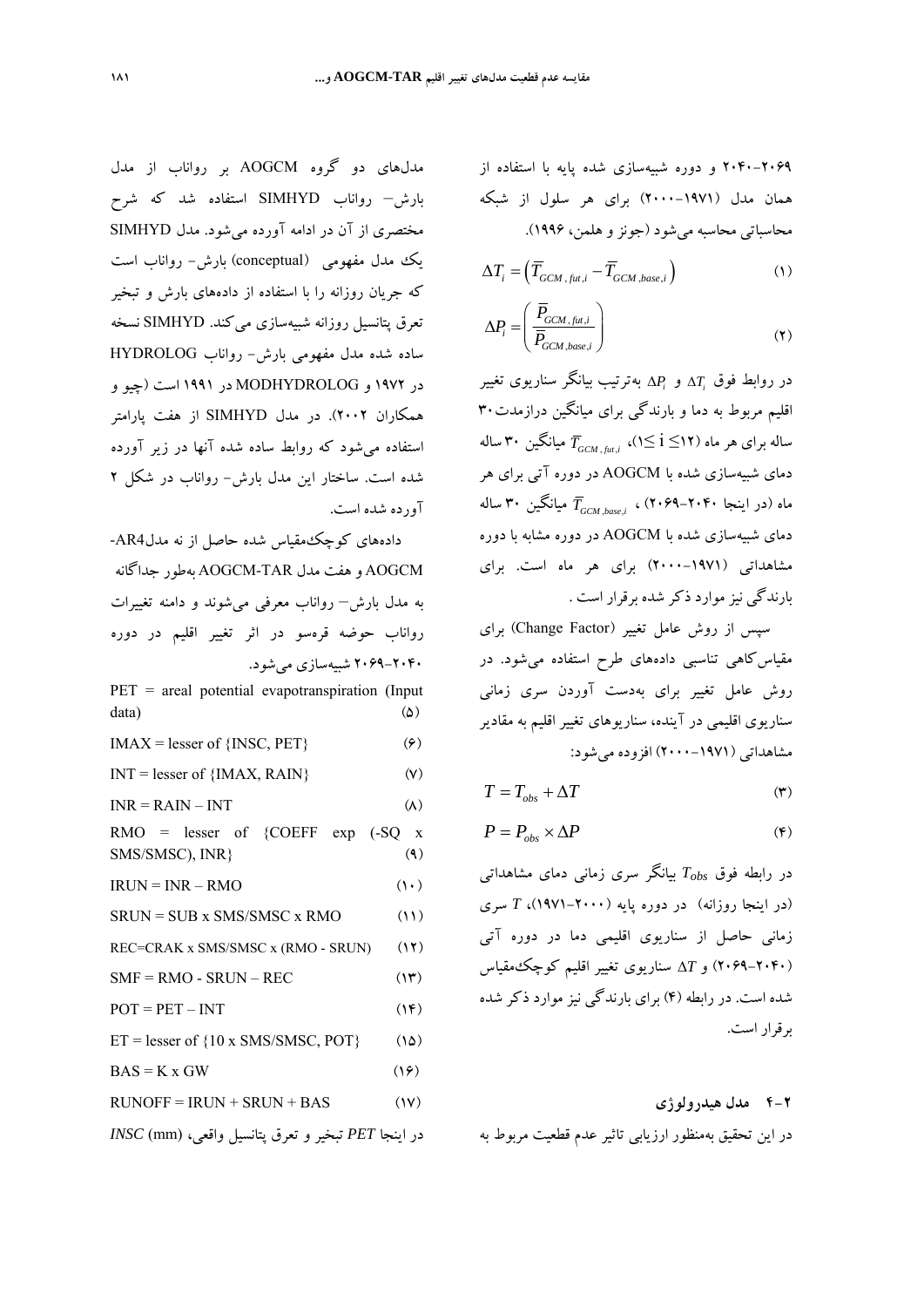ذخيره برگابي، (mm *(COEFF* حداكثر ضريب نفوذ، *SQ* كسر نفوذ، (mm *(SMSC* ظرفيت ذخيره رطوبت خاك، *SUB* ضريب تناسبي جريان زيرسطحي، *CRAK* ضريب تناسبي تغذيه آبهاي زيرزميني و *K* ضريب جريان پايه است.

در شبيهسازي بارش- رواناب روزانهي حوضه قرهسو با استفاده از مدل SIMHYD، در ابتدا بهترين دوره واسنجي و راستيآزمايي در دوره پايه (2000-1971) براي به حداقل رساندن خطاي شبيهسازي انتخاب شد. اين انتخاب براساس اجراي مدل در دورههاي متفاوت و انتخاب دوره با بالاترين ضريب تعيين ( Of Coefficient رابطه ۱۸) و پایین ترین) (R $^2$ ، Determination شاخصهاي خطا شامل جذر ميانگين مربعات خطا و) 19 رابطه) (RMSE, Root Mean Square Error) ضريب اُريبي (Bias) (رابطه 20) بين رواناب مشاهداتي و شبيهسازي شده صورت گرفت.

$$
R^{2} = \left[\frac{1}{n} \sum_{i=1}^{n} (Qobs_{i} - \overline{Qobs})(Qsim_{i} - \overline{Qsim})\right]^{2}
$$
 (1A)

$$
RMSE = \frac{1}{n} \sqrt{\sum_{t=1}^{n} (Qobs_t - Qsim_t)^2}
$$
 (19)

$$
B = \frac{1}{n} \sum_{i=1}^{n} (Qobs_i - Qsim_i)
$$
 (1)

در اين روابط *Qobs* و *Qsim* بهترتيب مقادير مشاهداتي و شبيهسازي شده است.

## **3 نتايج و بحث**

در اين قسمت در ابتدا شبيهسازي دو گروه مدل اقليمي در وضعيت كنوني مورد ارزيابي قرار ميگيرد. سپس به بررسي محدوده تغييرات ماهانه دما و بارش منطقه در دوره 2069-2040 با مقايسه عدم قطعيت مدلهاي 4AR و TAR پرداخته ميشود. در پي آن با واسنجي كردن مدل بارش- رواناب تاثير محدوده تغييرات دما و بارش منطقه

بررواناب حوضه در دوره آتي تعيين ميشود.

بهمنظور بررسي كيفي عملكرد مدلهاي AOGCM در شبيهسازي متغيرهاي اقليمي در وضعيت كنوني منطقه از روابط ،18 19و20 استفاده شد. جدولهاي 3 و 4 معيارهاي عملكرد مدلهاي TAR-AOGCM و 4AR-AOGCM در شبيهسازي دادههاي دما و بارندگي ماهانه درازمدت (30 ساله) منطقه، نسبت به دادههاي مشاهداتي ماهانه درازمدت (30 ساله) حوضه را نشان ميدهند. عملكرد مدلهاي AOGCM در شبيهسازي مقادير بارش و بهخصوص دما براي ايستگاههاي مورد بررسی نشان از زیاد بودن  $\, {\rm R}^2 \,$  برای تمامی مدلها و کم بودن نسبي شاخصهاي خطا دارد. همچنين با مقايسه دوگروه مدل اقليمي چنين بر ميآيد كه مدلهاي 4AR و TAR در دوره حال شبيهسازيهاي نزديك بههم و قابلقبولي دارند.در نهايت ميتوان نتيجه گرفت كه اين مدلها توانايي خوبي در شبيهسازي متغيرهاي اقليمي حوضه قرهسو دارند و ميتوان به خروجيهاي آن براي اين حوضه اعتماد داشت.

از طرف ديگر بايد توجه داشت كه گرچه مدلهاي گروه 4AR عملكرد نسبتاً بهتري نسبت به مدلهاي گروه TAR در شبيهسازي الگوي متغيرهاي دما و بارش منطقه آشكار ميسازند ولي اين بدان معني نيست كه در شبيهسازي دورههاي آتي نيز همين روند حاكم باشد؛ چراكه براي شبيهسازي متغيرهاي اقليمي در دورههاي گذشته پارامترهاي مدلهاي AOGCM بهگونهاي واسنجي ميشود كه بتواند متغيرهاي اقليمي دوره مشاهداتي را بهخوبي شبيهسازي كند. اين در حالي است كه براي دورههاي آتي گازهاي گلخانهاي درحكم يك ورودي به مدل AOGCM معرفي ميشوند. اين عمل باعث ميشود تا واداشتهاي تابش حاصل از اين گازها بر ديگر معادلات موجود در مدل تاثير گذارد. در اينجا است كه توانايي مدلها در شبيهسازي متغيرهاي اقليمي در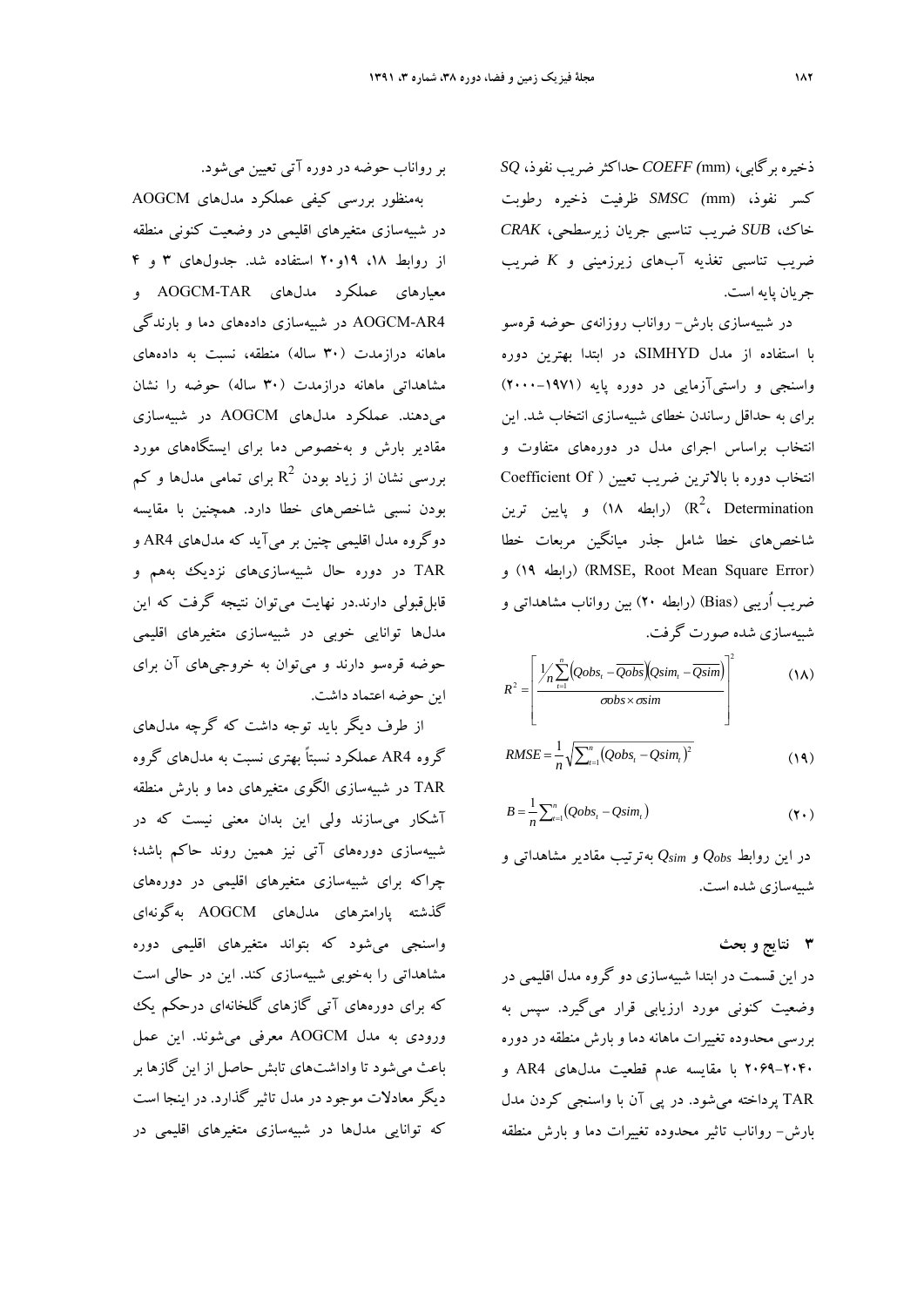دورههاي آتي بهمنزلة مبحثي جدا از توانايي اين مدلها براي دورههاي گذشته مطرح ميشود.



**شكل .2** ساختار مدل SIMHDY در شبيهسازي روزانه بارش-رواناب.

محدوده تغييرات دما و بارش منطقه در دوره -2040 2069 نسبت به دوره پايه (2000-1971) با ميانگين، انحراف از معيار، حداكثر و حداقل تغييرات براي هر دو طيف مدل (4AR و TAR (در شكلهاي 3 و 6 نمايش



4AR است .

**شكل .3** تغييرات ماهانه دما (C° (در دوره -2040 2069 نسبت به دوره پايه توسط مدلهاي TAR) چپ) و 4AR) راست).



**شكل .4** مقدار تغييرات درازمدت دما (C°(. **شكل .5** درصد تغييرات درازمدت بارش.

داده شده است. همانطوركه در شكل 3 ملاحظه ميشود

مقدار سالانه درازمدت دماي منطقه در دوره 2069-2040 نسبت به دوره پايه در هر دو طيف مدل AOGCM در

حال افزايش و متوسط مقدار آن حدود <sup>C</sup>2/5° است ولي

اين در حالي است كه دامنه تغييرات حاصل از

اين موضوع بيانگر همگرايي بيشتر مدلهاي گروه

4AR نسبت به مدلهاي گروه TAR در شبيهسازي دما

است. از طرف ديگر متوسط شبيهسازيهاي مدلهاي

4AR افزايش دماي بيشتري را براي تابستان (-July-Jun August (نسبت به مدلهاي گروه TAR نشان ميدهد.

درحاليكه اين مقدار براي زمستان (Feb-Jan-Dec (بر عكس است (شكل 4). در فصل پاييز در هر دو طيف مدل

متوسط افزايش دماي منطقه يكسان شبيهسازي شده است

ولي دامنه تغييرات مدلهاي TAR بيشتر از مدلهاي

اين مقدار افزايش در ماههاي گوناگون، متفاوت است.

مدلهاي TAR تقريبا دو برابرمدلهاي 4AR است.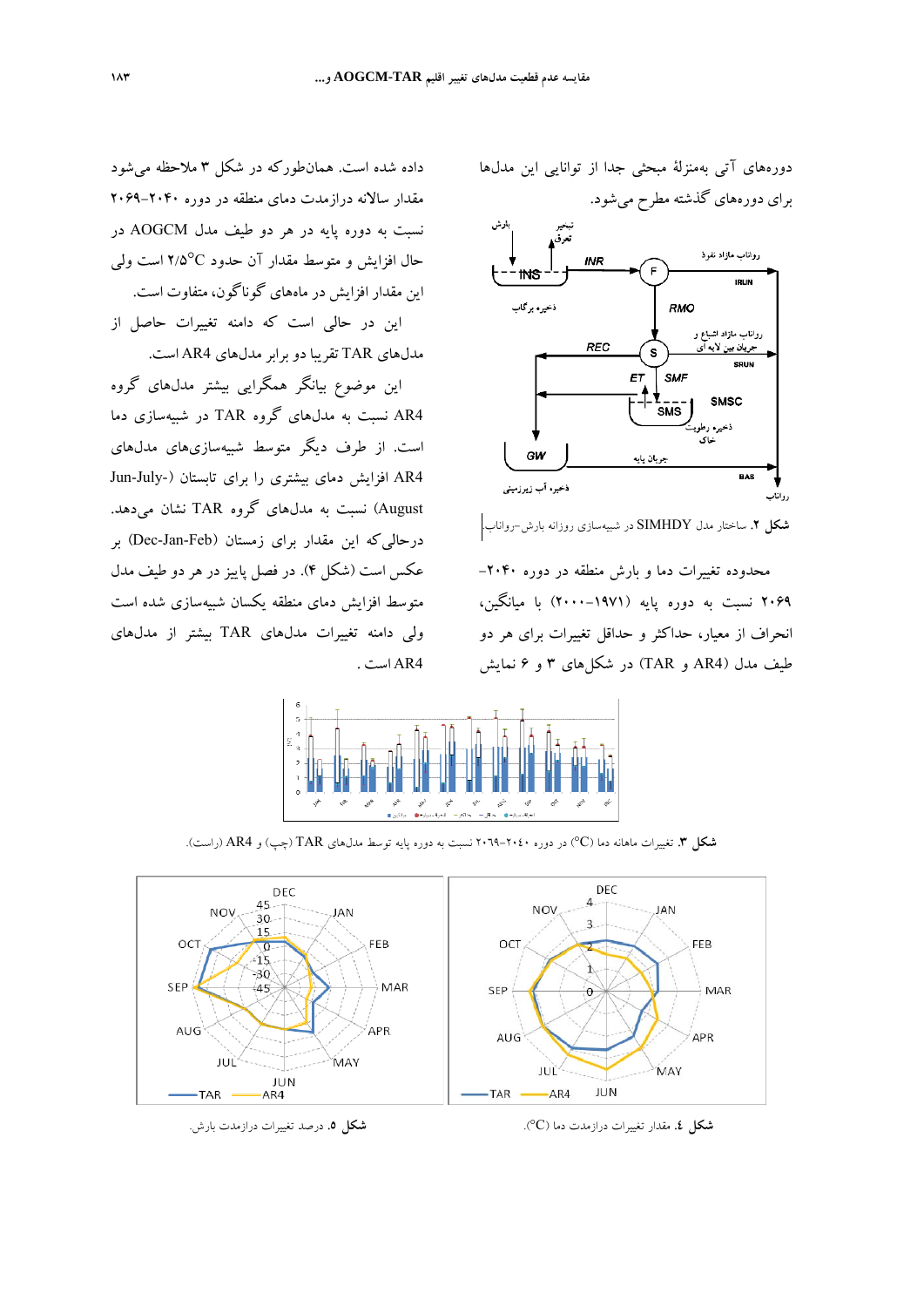|                       | بارش                            |                        |                           | دما                  |                    | معيار عملكرد مدل |
|-----------------------|---------------------------------|------------------------|---------------------------|----------------------|--------------------|------------------|
| Bias (mm)             | $RMSE$ (mm)                     | $R^2$ (%)              | <b>Bias</b> $(^{\circ}C)$ | $RMSE(^{\circ}C)$    | $\mathbf{R}^2$ (%) | <b>TAR</b>       |
| $V/\Sigma\Lambda$     | V/Y                             | $\forall \breve{\tau}$ | Y/V                       | 1/72                 | ۹۲                 | <b>CCCma</b>     |
| TV/OE                 | $\lambda$                       | ۹۳                     | $-2/97$                   | $1/\xi$              | ۹۱                 | <b>CCSRNIES</b>  |
| YZ/TZ                 | 17/71                           | $\Lambda \mathfrak{r}$ | $-1/\tau$ ۹               | $\cdot / \sqrt{2}$   | $\lambda V$        | <b>CSIRO</b>     |
| Y1/TY                 | $\Lambda/\Sigma$ ۳              | ۹۱                     | $-1/77$                   | $\cdot$ /77          | ۹۳                 | ECHAM4           |
| $YV\mathcal{R}$       | $\mathcal{N} \cdot \mathcal{N}$ | ٧V                     | $-1/\Upsilon$             | $\cdot$ /٩٨          | ۹۱                 | <b>GFDL</b>      |
| $-Y/Y$                | T/92                            | ۹۳                     | 0/0V                      | 1/7r                 | ۹۳                 | HADCM3           |
| T'/Y9                 | $11/\Lambda$                    | ٨٥                     | $\mathbf{r}/\mathbf{r}$   | 1/17                 | ۹۱                 | <b>NCARPCM</b>   |
| $Y \cdot / \Lambda Y$ | 9/0                             | ٨٤                     | $\cdot$ /02               | $\frac{1}{\sqrt{2}}$ | ۹۱                 | ميانگين          |

**جدول .3** شاخصهاي عملكرد مدلهاي TAR-AOGCM نسبت به دادههاي مشاهداتي دما و بارندگي ماهانه درازمدت (30 ساله) متوسط حوضه.

نسبت به دوره پايه براي منطقه انتظار داشت (شكل 5).

**1-3 شبيهسازي بارش- رواناب**

براي واسنجي مدل SIMHYD از آمار روزانه بارش ميانگين حوضه، رواناب مشاهداتي ايستگاه قره باغستان و تبخير تعرق پتانسيل بهدست آمده از معادله هارگريوز- ساماني، استفاده شد. دوره (-1979/1/1 1983/12/31) براي واسنجي و دوره (-1984/1/1 1988/12/31) براي راستيآزمايي شبيهسازي انتخاب شد. شكلهاي 7 تا 10 عملكرد مدل SIMHYD را در دورههاي واسنجي و راستيآزمايي نشان ميدهد.

همانطور كه در شكل 6 مشاهده ميشود، تغييرات درازمدت بارش منطقه در اكثر ماهها در دوره آتي نسبت به دوره پايه با استفاده از هر دو طيف مدل AOGCM نزديك بههم برآورد شده است. بايد توجه داشت كه گرچه تغييرات زيادي در فصل تابستان و ابتداي فصل پاييز با مدلها شبيهسازي شده است ولي بهدليل بارش اندك در اين فصول اين تغييرات قابل اغماض است . بهطوركلي با توجه به شبيهسازيهاي هر دو طيف از مدلها، ميتوان كاهش 10 تا 20 درصدي را براي بارش دو ماه آخر زمستان و دو ماه اول بهار و افزايش 10 تا 30 درصدي را براي ماههاي پاييز



**شكل .6** درصد تغييرات ماهانه بارش در دوره 2069-2040 نسبت به دوره پايه توسط مدلهاي TAR) چپ) و 4AR) راست).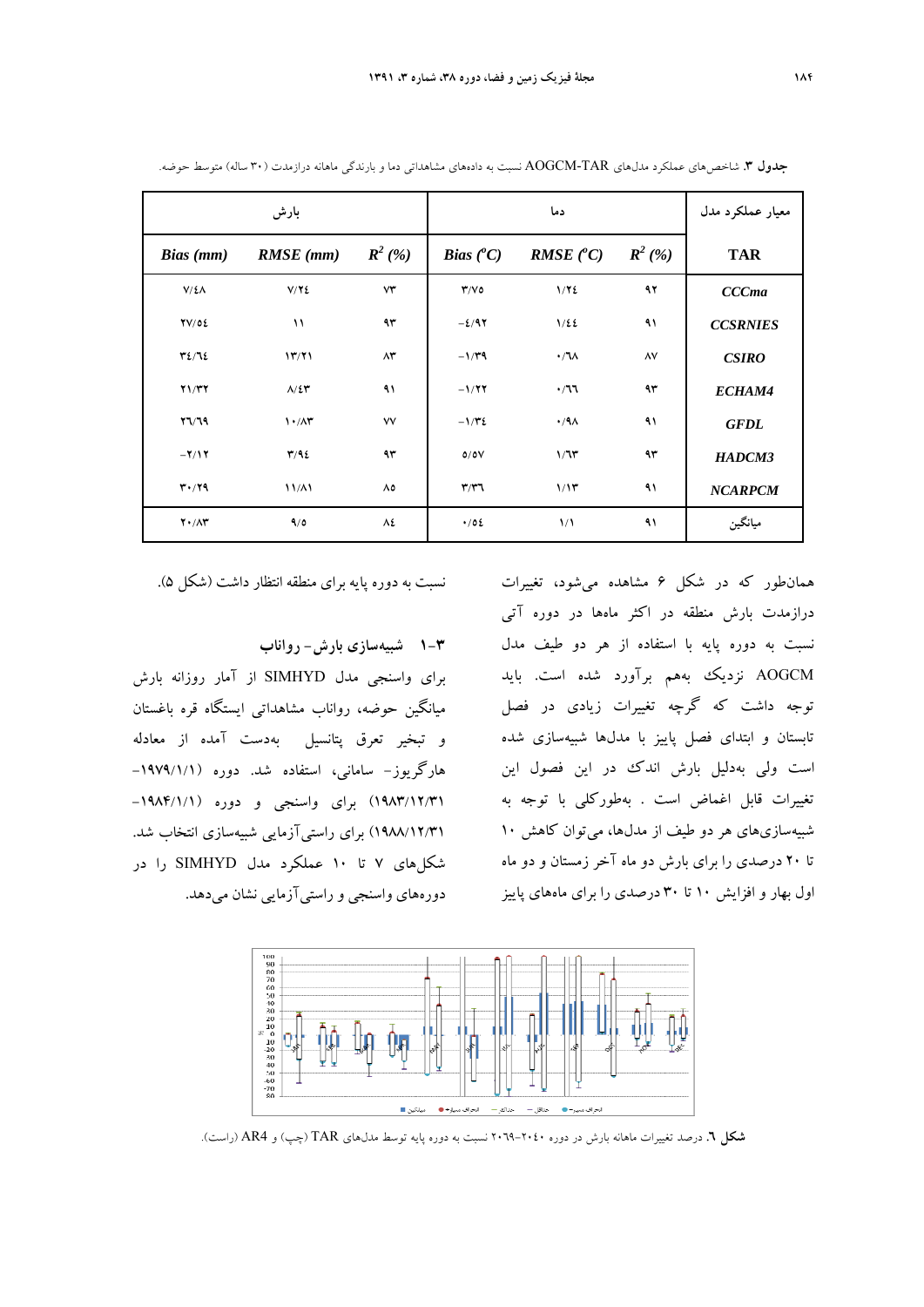|                          | بارش                       |                   |                           | دما                       |           | معيار عملكرد مدل |
|--------------------------|----------------------------|-------------------|---------------------------|---------------------------|-----------|------------------|
| Bias (mm)                | $RMSE$ (mm)                | $R^2$ (%)         | <i>Bias</i> $(^{\circ}C)$ | <b>RMSE</b> $(^{\circ}C)$ | $R^2$ (%) | AR4              |
| $Y\frac{2}{2}$           | $4/\gamma\Lambda$          | ۸۱                | $\cdot/\lambda\lambda$    | $\cdot/29$                | $\cdots$  | CCSM3            |
| 9/72                     | V/VV                       | $\mathsf{v}\cdot$ | 2/77                      | 1/T                       | ۹۹        | CGCM3            |
| 11/T7                    | $V/\delta$                 | ٧٦                | $Y/\xi$                   | $\cdot/\lambda$ ٦         | ۹۹        | CSIRO            |
| $\mathsf{TT}/\mathsf{1}$ | 17/29                      | ۸۹                | $-2/71$                   | $1/\xi$                   | ۹۹        | <b>GFDL</b>      |
| Y1/T2                    | $\Lambda/\mathrm{V}$ ٩     | ۹۲                | $\cdot/\lambda$           | $\cdot$ /97               | ۹۹        | <b>GISS</b>      |
| $-Y/Y$ ۹                 | 2/79                       | ۸۹                | 0/07                      | 1/71                      | $\cdots$  | HADCM3           |
| $\mathbf{Y}$             | $\Lambda/\Upsilon\Upsilon$ | ۹۱                | $-1/9$                    | $\cdot/\vee$              | $\cdots$  | ECHAM5           |
| $YY/\Lambda Y$           | 1.79                       | ٧٤                | $-\mathbf{r}$             | ١                         | ۹۹        | <b>MIRO</b>      |
| T1/NV                    | 17/T <sub>A</sub>          | ۸٦                | ٥                         | 1/01                      | ۹۹        | PCM              |
| ٢.                       | 9/7                        | ٨٥                | $\cdot$ /07               | $\frac{1}{\sqrt{2}}$      | ۹۹        | ميانگين          |

**جدول .4** شاخصهاي عملكرد مدلهاي 4AR-AOGCM نسبت به دادههاي مشاهداتي دما و بارندگي ماهانه درازمدت (30 ساله) متوسط حوضه.







**شكل .7** نمودار پراكندگي عملكرد مدل SIMHYD در دوره واسنجي. **شكل .8** سري زماني رواناب مشاهداتي و مدل شده SIMHYD در دوره واسنجي.



**شكل .9** نمودار پراكندگي عملكرد مدل SIMHYD در دوره راستيآزمايي. **شكل .10** سري زماني رواناب مشاهداتي و مدل شدهSIMHYD در دوره راستيآزمايي.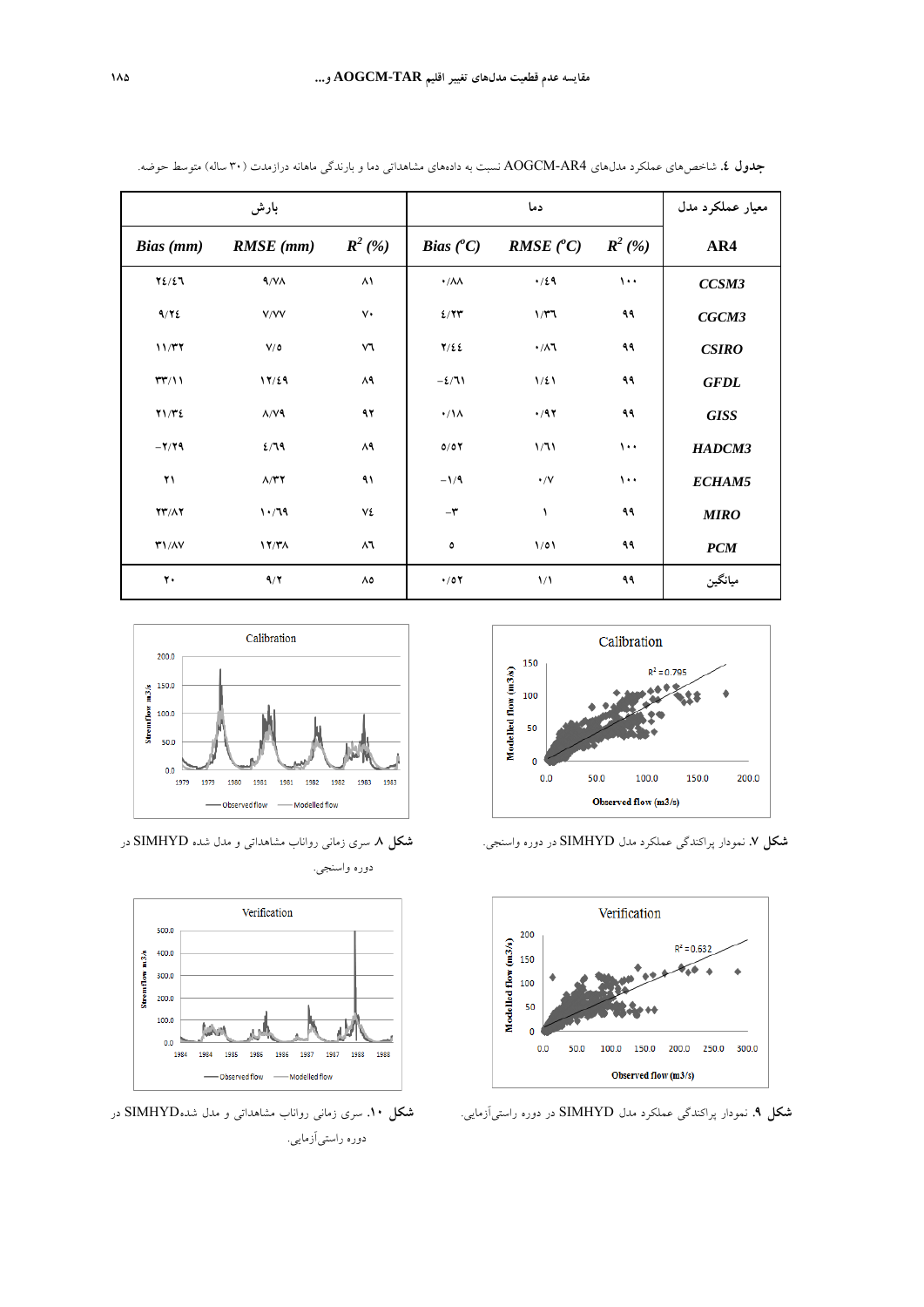

**شكل .11 (الف)** متوسط ماهانه رواناب در دوره 2000-1971 و **(ب)** مقايسه درصد تغييرات ميانگين بلندمدت رواناب شبيهسازي شده تحت خروجي مدلهاي 2A-AOGCM از دو طيف مدل TAR) چپ) و 4AR) راست) در دوره -2040 .2069

# **2-3 مقايسه عدم قطعيت مدلهاي 4AR و TAR در شبيهسازي رواناب**

با معرفي سريهاي زماني دما و بارش حاصل از 9 مدل 4AR و 7 مدل TAR به مدل هيدرولوژي SIMHYD بهطور جداگانه، سريهاي زماني رواناب حوضه قرهسو در دوره 2069-2040 توليد شد . شكل 11 تغييرات درازمدت ماهانه رواناب منطقه در دوره آتي را نسبت به دوره پايه با چهار معيار ميانگين، انحراف معيار، حداكثر و حداقل نشان ميدهد. با توجه به اين شكل مشخص ميشود كه در هر دو طيف از مدلهاي AOGCM، روند تغييرات رواناب در ماههاي متفاوت سال مشابه است ولي مقدار و دامنه اين تغييرات متفاوت است. بهطوركلي ميتوان افزايش 20 تا 60 درصدي را براي فصل زمستان و افزايش 20 تا 40 درصدي را براي دو ماه اول فصل تابستان

براي منطقه طرح انتظار داشت. اين در حالي است كه كاهش رواناب براي ماههاي فصل بهار تا 40 درصد و براي فصل پاييرتا 60 درصد قابل برآورد است.

**4 نتيجهگيري** 

در اين تحقيق سعي شد تا به بررسي تاثير عـدم قطعيـت دو طيـف متفـاوت از مـدلهـاي AOGCM شـامل مـدلهـاي گروه TAR و مدلهاي گروه 4AR بررواناب يك حوضه پرداخته شود. بـدين منظـور در ابتـدا خروجـي حاصـل از 7 مدل گـروه TAR و 9 مـدل گـروه 4AR تحـت سـناريوي انتــشار 2A بــراي حوضــه قــرهســو در دوره 2069-2040 كوچكمقياس شدند. با اين كار محـدوده تغييـرات دمـا و بارش منطقه در دوره آتي نسبت به دوره پايه مشخص شد . سپس مقـادير كوچـك مقيـاس شـده بـه مـدل شـبيه سـازي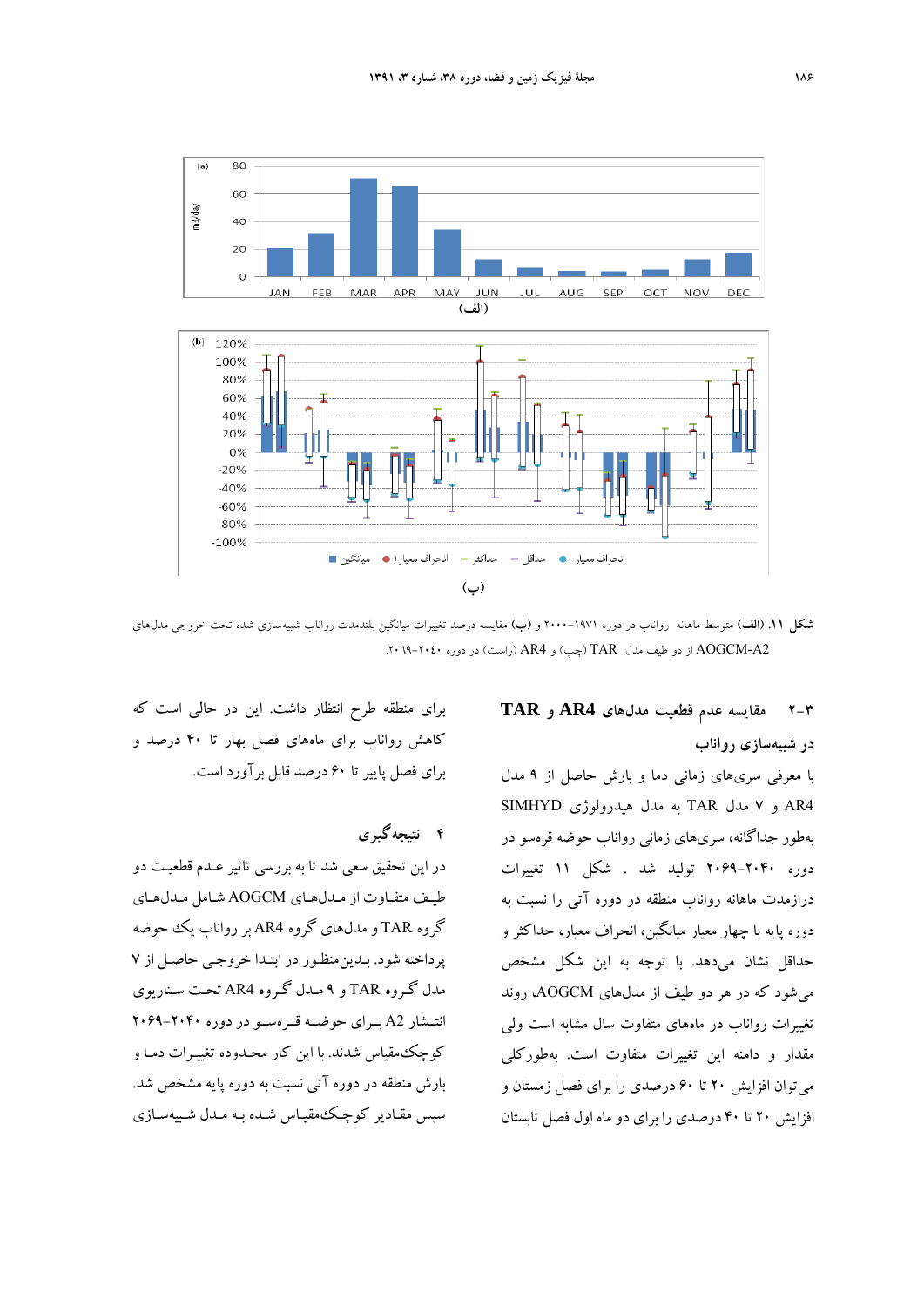بــارش- روانــاب SIMHYD معرفــي شــده و محــدوده تغييرات رواناب منطقه در دوره آتـي نـسبت بـه دوره پايـه محاسبه شد.

بــهطــوركلي نتــايج ايــن تحقيــق روشــن ســاخت كــه مدلهاي گروه TAR داراي دامنه تغييرات بيـشتري نـسبت به مدلهاي گروه 4AR در شبيهسـازي دمـاي يـك منطقـه است. همچنين بـا توجـه بـه مقـادير كمينـه و بيـشينه دمـاي شبيهسازي شده براي منطقه طرح مشخص شد، مـدل هـايي كه مقاديري بيش از ساير مقادير توليد مي كننـد (دادههـاي پــرت (Outlier ((در گــروه TAR بــيش از گــروه 4AR اسـت. ايـن در حـالي اسـت كـه مـدلهـاي هـر گـروه در شبيهسازي بارش منطقه هماهنگي بيشتري با يكديگر دارند و بنــابراين مــدل پــرت كمتــري نــسبت بــه دمــا بــه چــشم مي خورد. از طرف ديگر اين هماهنگي بين شبيه سازي هاي دو گروه نيز وجـود دارد وبنـابر اين دامنـه تغييـرات هـردو گروه از مدلها در شبيهسازي بـارش تفـاوت انـدكي را بـا يكديگر نشان ميدهد. تفاوت اندك بين شـبيه سـازيهـاي بارندگي درون هر گروه و بين دو گروه باعث شـده اسـت تـا اولا دامنـه تغييــرات روانـاب ناشـي از دو گــروه داراي تفاوت كم باشد و ثانياً برآورد هاي پرت نيز در اكثر ماه هـا مشاهده نشود.

نكته ديگري كه بايد به آن توجه كرد، كاهش محدوده تغييرات دما و بارش منطقه در مدلهاي گروه 4AR نسبت به گروه TAR، عليرغم بهكار بردن 9 مدل از گروه 4AR در مقابل 7 مدل از گروه TAR است . اين مطلب نشان ميدهد كه روابط استفاده شده در مدلهاي متفاوت 4AR به يكديگر نزديكاند كه اين عامل باعث كاهش عدم قطعيت در خروجيهاي اين مدلهاي جديد (2007) نسبت به مدلهاي قديميتر گروه TAR) 2001 ( ميشود. بنابراين توصيه ميشود در صورت در دسترس بودن دادهها، براي تحقيقات تاثير تغيير اقليم بهجاي استفاده از مدلهاي گروه TAR از مدلهاي گروه 4AR

استفاده شود.

**منابع** 

كمال، ع. ر،. و مساح بواني، ع. ر،. ،1390 ارزيابي عدم قطعيت مدلهاي 4AR-AOGCM و مدلهاي هيدرولوژي در تخمين دما، بارش و رواناب حوضه قرهسو تحت تاثير تغيير اقليم، مجله پژوهش آب ايران، سال ،5 شماره ،9 -50 .39 مساح بواني، ع. ر،. مريد، س،. محمدزاده، م،. و گودس، ك،. ،1385 وضعيت آينده اقليم حوضه زاينده رود تحت تاثير تغيير اقليم: مقايسه بين سناريوهاي مدل مختلف AOGCM، دومين كنفرانس مديريت منابع

آب.

- Chiew, F. H. S., Peel, M. C., and Western, A. W., 2002, Application and testing of the simple rainfall-runoff model SIMHYD. In: Mathematical Models of Small Watershed Hydrology and Applications (Ed. By V. P. Singh & D. K. Frevert), Water Resources Publication, Littleton, Colorado, USA (ISBN 1-887201-35-1), 335-367.
- Christensen, N., and Lettenmaier. D. P., 2006, A multimodel ensemble approach to assessment of climate change impacts on the hydrology and water resources of the Colorado River basin, Journal of Hydrology and Earth System Sciences, **3**, 3727-3770.
- Gellen, D., and Roulin, E., 1998, Stream flow response of Belgian to IPCC climate change scenarios, Journal of Hydrology, **210**, 242- 258.
- IPCC., 2007, Climate Change 2007: The physical science basis. Summary for policymakers. Contribution of working group I to the fourth assessment report. The Intergovernmental Panel on Climate Change http://www.ipcc.ch/SPM2feb07.pdf.
- IPCC-DDC., 1988, http://ipcc-ddc.cru.uea.ac.uk/.
- IPCC-TGCIA., 1999, Guidelines on the use of scenario data for climate impact and adaptation assessment, Eds. Carter, T.R., Hulme, M. and Lal, M., Intergovernmental Panel on Climate Change, Task Group on Scenarios for Climate Impact Assessment, **1**, 69pp.
- Jones, P. D., and Hulme, M., 1996, Calculating regional climatic times series for temperature